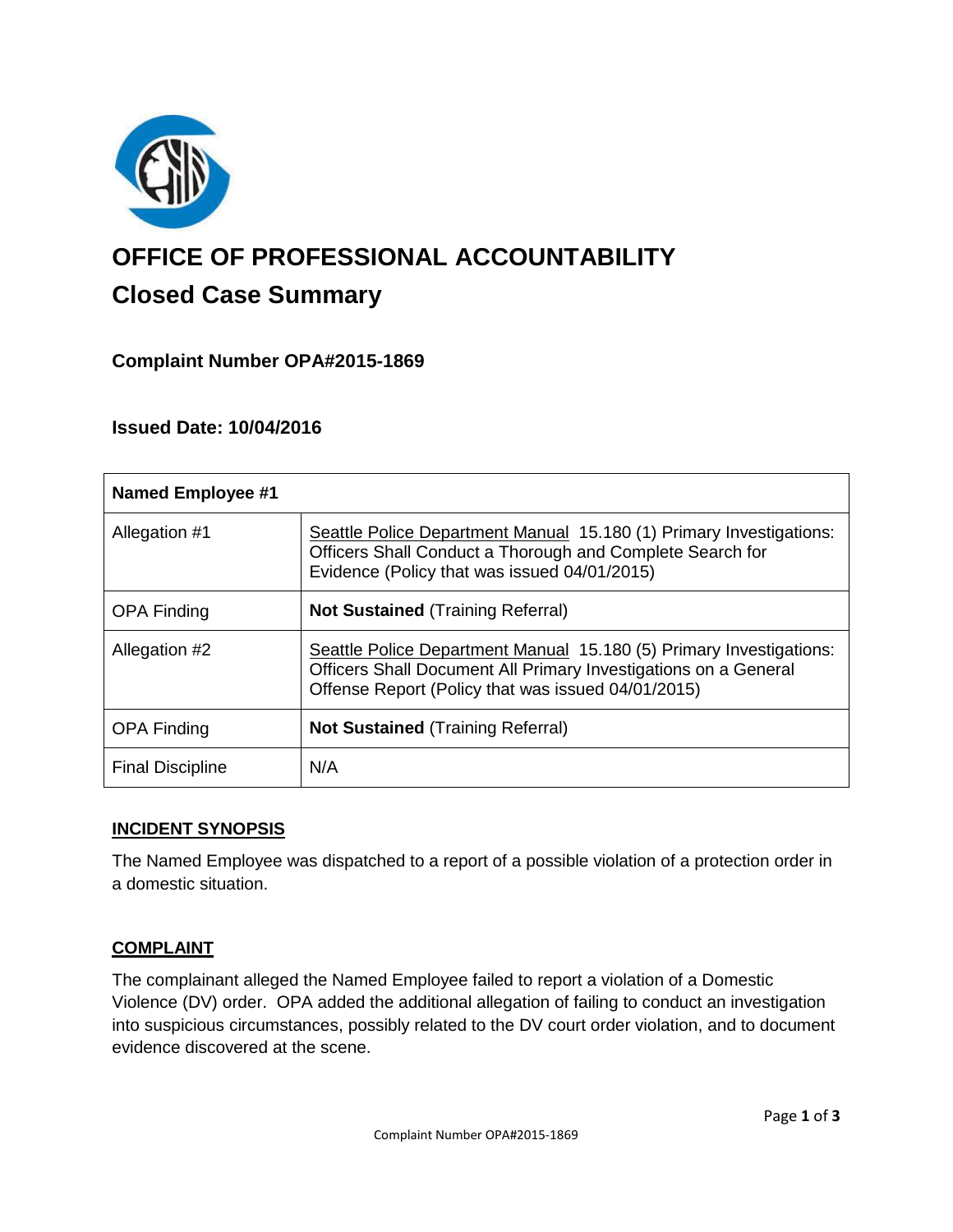### **INVESTIGATION**

The OPA investigation included the following actions:

- 1. Review of the complaint
- 2. Interview of the complainant
- 3. Search for and review of all relevant records and other evidence
- 4. Interview of SPD employee

## **ANALYSIS AND CONCLUSION**

The Named Employee was dispatched in response to a 911 call placed by the complainant. She told the 911 call-taker she had recently gained a protection order against her husband that prevented him from coming to her house or surveilling her. The complainant told 911 she had just come home and noticed what appeared to be a surveillance camera on her porch and was afraid her husband was watching her. The Named Employee was aware of this information and the fact there was a valid protection order in place before he arrived at the complainant's residence. When the Named Employee arrived he spent a little over three minutes in conversation with the complainant and then left. Audio of this conversation was recorded by the Named Employee's ICV. The complainant pointed out the camera. The Named Employee told the complainant he was not aware of the ability of such cameras to be monitored remotely. He suggested she remove it if she wanted. The complainant told the Named Employee the person from whom her husband had purchased the car she had been driving took the car soon after she had arrived home that evening. The complainant expressed concern her husband was using the camera to watch her. The Named Employee left without either taking the camera as evidence or photographing it as evidence. SPD Policy §15.180(1) states that officers must collect most evidence and submit it to the Evidence Unit. However, the policy does allow for evidence "impractical" to collect to be left with its owner. However, the policy requires that "Officers shall photograph all evidence that is retained by the owner." Had the camera been newly installed by the complainant's husband in violation of the protection order, evidence of the presence of the camera at that location on that date and time would have been material to any criminal investigation. The Named Employee would benefit from additional training.

The Named Employee was dispatched to a report of a possible violation of a protection order in a domestic situation. SPD Policy §15.180(5) requires officers to document all primary investigations on a General Offense (GO) Report. The preamble to this policy chapter states, "A primary investigation begins when police action is initiated." Clearly the Named Employee arrived at the complainant's residence to investigate her concern she was being watched by her husband in criminal violation of a protection order. This police action by the Named Employee should have been documented in a GO summarizing what the complainant told him along with his observations and any steps he took to collect or photograph potential evidence. SPD training to its officers instructs them to write a GO Report in all domestic violence situations and RCW 10.99.030 states that an officer shall complete a report when "responding to a domestic violence call." The Named Employee failed to complete and file a GO Report for this incident.